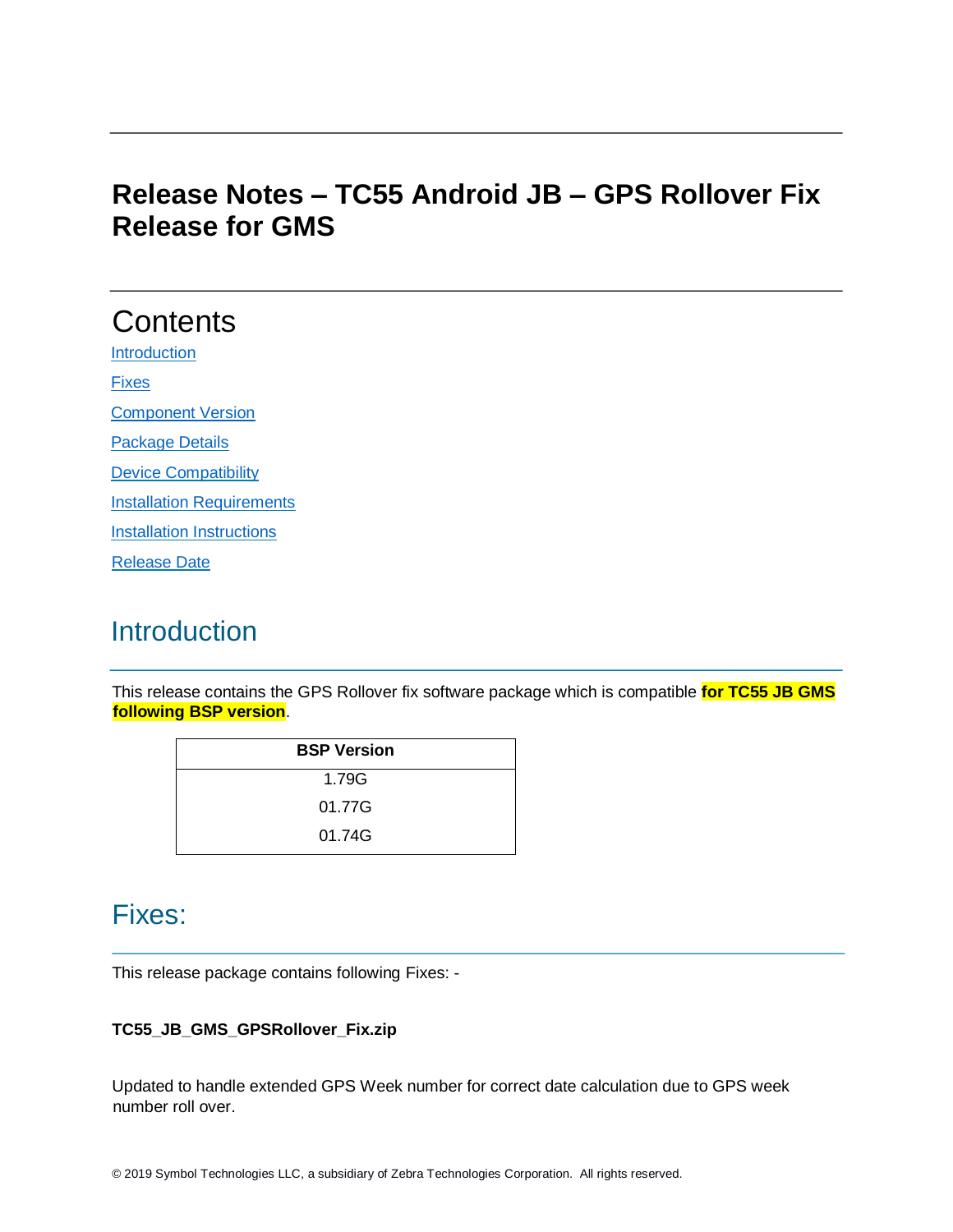SPR38676 - Resolved an issue related to GPS XTRA

SPR28110 - Resolved an issue wherein OS Update through MDMs was failing on devices without having external sdcard

### <span id="page-1-0"></span>Component Version:

| <b>Component / Description</b> | <b>Version</b> |
|--------------------------------|----------------|
| <b>GPS Version</b>             | 1.0.2          |

### <span id="page-1-1"></span>Package Details

#### **TC55\_JB\_GMS\_GPSRollover\_Fix.zip**

# <span id="page-1-2"></span>Device Compatibility

This software release has been approved for use with the following Zebra devices.

| <b>Device</b> | <b>Operating System</b> |
|---------------|-------------------------|
| TC55          | JB 4.1.2                |

### <span id="page-1-3"></span>Installation Requirements

This SW is intended for all the TC55 JB devices only.

- ADB installed on the PC (including adb drivers)
- USB debugging turned ON (from Developer options)